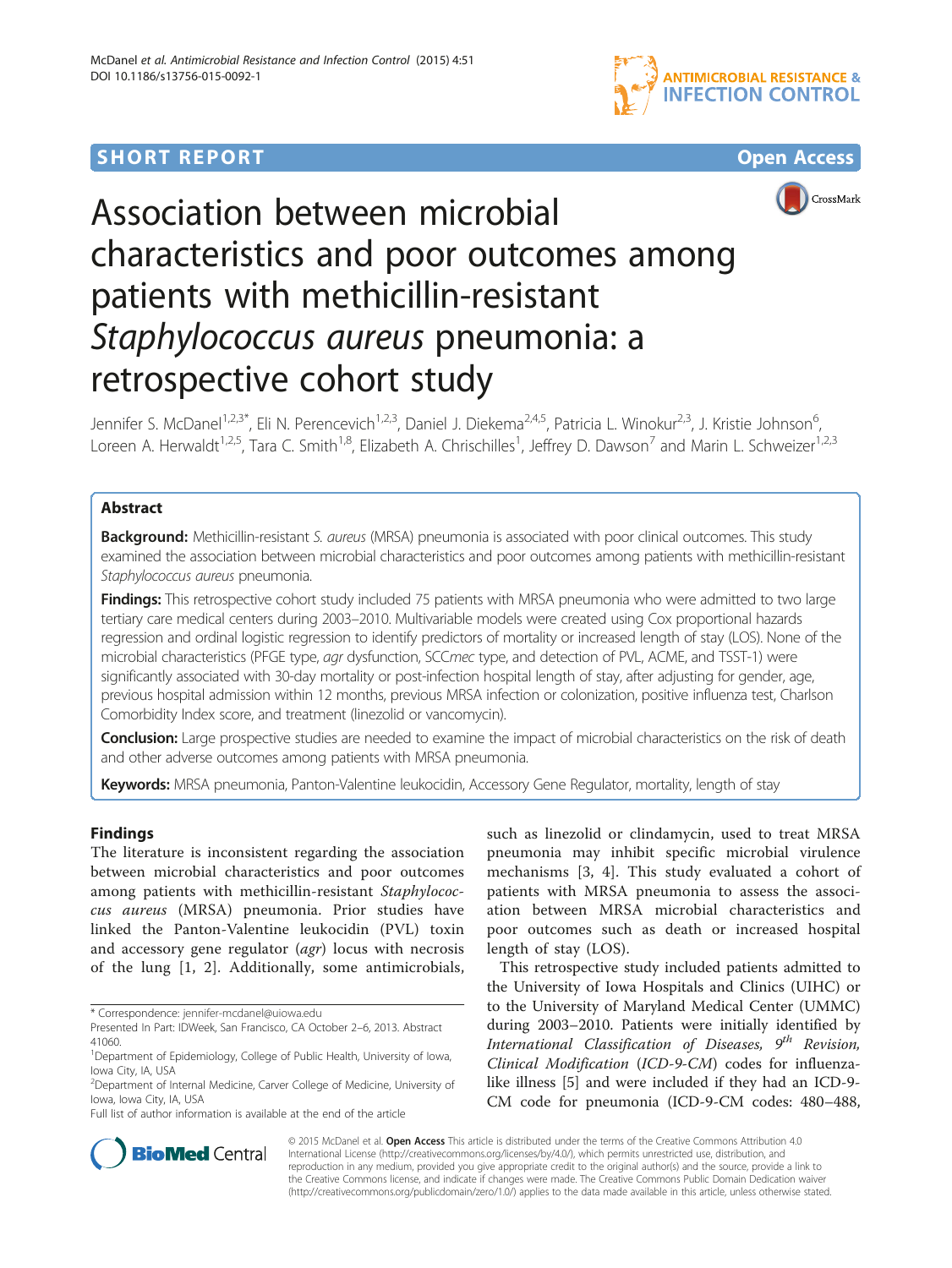<span id="page-1-0"></span>V12.61, 997.31), had a banked MRSA isolate from either a respiratory or a blood culture during their admissions, and began antibiotic therapy with vancomycin or linezolid within 2 days before until fourteen days after the collection of the first MRSA positive culture. This study was approved by the institutional review board of the University of Iowa.

Antimicrobial susceptibility testing was performed using broth dilution as described by the Clinical and Laboratory Standards Institute [\[6\]](#page-4-0). Isolates were tested for susceptibility to tetracycline, trimethoprim-sulfamethoxazole, tigecycline, levofloxacin, linezolid, daptomycin, and vancomycin. Heterogeneous vancomycin-intermediate S. aureus (hVISA) screen testing was performed according to previously

published methods [[7](#page-4-0)]. The methods for pulsed-field gel electrophoresis (PFGE) are previously described, and a similarity coefficient of 80 % determined genetic relatedness [[8](#page-4-0), [9](#page-4-0)]. The *agr* screening test was performed by measuring the expression of δ-hemolysin using a β-lysin disk [\[10](#page-4-0)]. Polymerase chain reaction testing was used to identify the Panton-Valentine leukocidin (PVL) gene [\[9, 11\]](#page-4-0), toxic shock syndrome toxin-1 (TSST-1) gene [[9](#page-4-0), [12\]](#page-4-0), arginine catabolic mobile element (ACME) [[9](#page-4-0), [13](#page-4-0)], and staphylococcal cas-sette chromosome mec (SCCmec) [\[9](#page-4-0)] types I to V.

The primary outcomes analyzed were 30-day allcause in-hospital mortality and post-infection hospital LOS. Thirty-day mortality was defined as death occurring within 30 days after the collection of the

Table 1 Unadjusted associations for mortality or post-infection length of stay among patients with MRSA pneumonia

|                                                   | Proportion of patients with<br>characteristic |                                   | 30-Day-In-Hospital mortality <sup>a</sup>   |       | Post-infection length of stayb                   |            |
|---------------------------------------------------|-----------------------------------------------|-----------------------------------|---------------------------------------------|-------|--------------------------------------------------|------------|
| Characteristics                                   | Patients who<br>died $N = 18$                 | Patients who<br>survived $N = 57$ | Hazards ratio (95 %<br>Confidence Interval) |       | P-value Odds ratio (95 %<br>Confidence Interval) | $P$ -value |
| Patient characteristics                           |                                               |                                   |                                             |       |                                                  |            |
| Gender: Female                                    | 9(50%                                         | 20 (35 %)                         | 1.81 (0.72-4.57)                            | 0.201 | $1.44(0.63 - 3.30)$                              | 0.385      |
| Age $\geq$ 55 years                               |                                               |                                   | 4.69 (1.36-16.22)                           | 0.015 | 2.15 (0.95-4.87)                                 | 0.068      |
| Hospital admission within<br>previous 12 months   | 6 (33 %)                                      | 31 (54 %)                         | $0.52(0.19 - 1.37)$                         | 0.185 | $0.40(0.17 - 0.91)$                              | 0.028      |
| Previous MRSA infection or<br>colonization        | 6 (33 %)                                      | 11 (19 %)                         | 1.82 (0.68-4.88)                            | 0.234 | 1.31 (0.50-3.42)                                 | 0.583      |
| Positive influenza test                           | $2(11\%)$                                     | 3(5%                              | 1.69 (0.39-7.38)                            | 0.488 | $2.13(0.41 - 11.01)$                             | 0.368      |
| Charlson comorbidity index<br>score- median (IQR) | $2(1-3)$                                      | $2(1-4)$                          | $0.99(0.83 - 1.20)$                         | 0.948 | $0.99(0.84 - 1.16)$                              | 0.896      |
| Hospital-acquired infection                       | 6 (33 %)                                      | 19 (33 %)                         | $0.85(0.32 - 2.29)$                         | 0.752 | $1.50(0.64 - 3.53)$                              | 0.354      |
| Antimicrobial prescribed                          |                                               |                                   |                                             |       |                                                  |            |
| Linezolid                                         | $2(11\%)$                                     | 12 (21 %)                         | $0.60(0.14 - 2.60)$                         | 0.492 | $0.36(0.13 - 1.03)$                              | 0.056      |
| Vancomycin                                        | 17 (94 %)                                     | 54 (95 %)                         | $0.61$ (0.08-4.68)                          | 0.223 | 3.10 (0.51-19.02)                                | 0.221      |
| Both linezolid and vancomycin                     | 1(6%                                          | 9(16%)                            | $0.37(0.05 - 2.76)$                         | 0.331 | $0.43(0.13 - 1.41)$                              | 0.162      |
| Microbial characteristics                         |                                               |                                   |                                             |       |                                                  |            |
| Panton-Valentine leukocidin                       | 5 (28 %)                                      | 24 (42 %)                         | $0.82$ $(0.36 - 1.88)$                      | 0.645 | $0.82$ $(0.36 - 1.88)$                           | 0.645      |
| <b>SCCmec</b>                                     |                                               |                                   |                                             |       |                                                  |            |
| Type II                                           | 12 (67 %)                                     | 27 (47 %)                         | $1.22(0.54 - 2.72)$                         | 0.634 | 1.22 (0.54-2.72)                                 | 0.634      |
| Type IV                                           | 6 (33 %)                                      | 29 (51 %)                         | $0.79$ $(0.35 - 1.76)$                      | 0.555 | $0.79(0.35 - 1.76)$                              | 0.555      |
| agr dysfunction                                   | 4 (22 %)                                      | 9(16%)                            | $1.35(0.44 - 4.10)$                         | 0.598 | 1.59 (0.54-4.62)                                 | 0.399      |
| Arginine catabolic mobile<br>element              | 3 (17 %)                                      | 22 (39 %)                         | $0.35(0.10 - 1.20)$                         | 0.094 | $0.70(0.30 - 1.64)$                              | 0.413      |
| Toxic shock syndrome toxin-1                      | 1(6%)                                         | 2(4%)                             | 1.22 (0.16-9.19)                            | 0.846 | 2.35 (0.29-19.27)                                | 0.423      |
| PFGE type                                         |                                               |                                   |                                             |       |                                                  |            |
| <b>USA100</b>                                     | 11 (61 %)                                     | 25 (44 %)                         | 1.87 (0.72-4.82)                            | 0.197 | $1.20(0.54 - 2.69)$                              | 0.652      |
| <b>USA300</b>                                     | 4 (22 %)                                      | 25 (44 %)                         | $0.40(0.13 - 1.21)$                         | 0.104 | $0.66$ $(0.29 - 1.51)$                           | 0.323      |
| Other                                             | 3(17%)                                        | 7 (12 %)                          | $1.40(0.41 - 4.85)$                         | 0.594 | $1.57(0.48 - 5.16)$                              | 0.458      |

IQR interquartile range, SCCmec staphylococcal cassette chromosome mec, agr accessory gene regulator, PFGE pulsed-field gel electrophoresis, hVISA heterogeneous vancomycin-intermediate S. aureus

<sup>a</sup>Defined as death occurring within the first 30 days after the day when the first MRSA positive respiratory or blood culture was collected

**Defined as the day the first MRSA positive respiratory or blood culture was collected until the day the patient was either discharged from the hospital or died**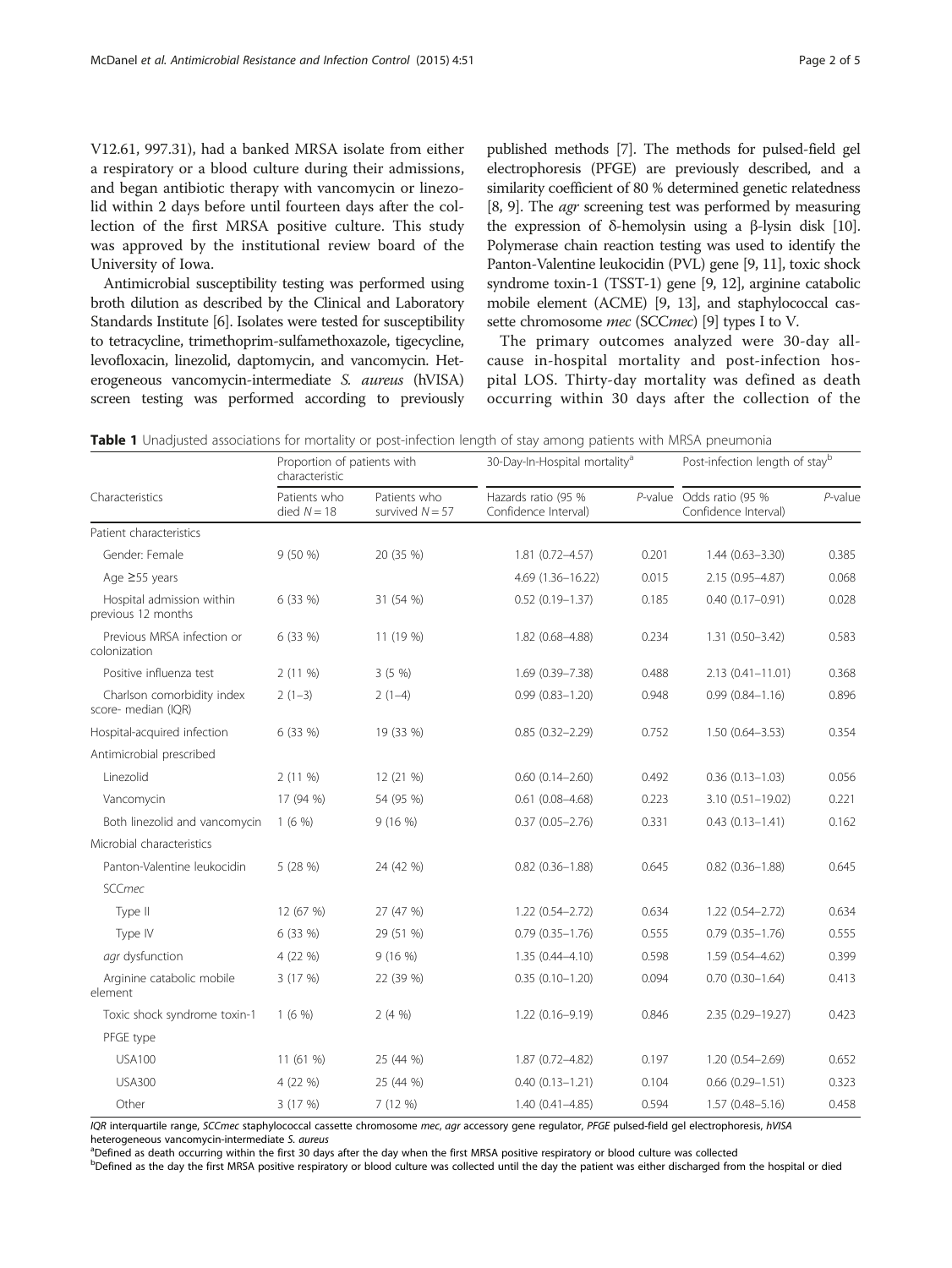|                                   | 30-Day-In-Hospital mortality <sup>b</sup> | Post-infection length of stay <sup>c</sup> |                                       |            |
|-----------------------------------|-------------------------------------------|--------------------------------------------|---------------------------------------|------------|
| Microbial characteristics         | Hazards ratio (95 % Confidence Interval)  | $P$ -value                                 | Odds ratio (95 % Confidence Interval) | $P$ -value |
| Panton-Valentine leukocidin       | $0.72(0.23 - 2.25)$                       | 0.566                                      | $0.67(0.27 - 1.69)$                   | 0.398      |
| <b>SCCmec</b>                     |                                           |                                            |                                       |            |
| Type II                           | $1.66(0.53 - 5.16)$                       | 0.383                                      | 1.77 (0.69-4.52)                      | 0.235      |
| Type IV                           | $0.62(0.20 - 1.93)$                       | 0.414                                      | $0.51(0.20 - 1.30)$                   | 0.158      |
| agr dysfunction                   | 1.84 (0.54-6.20)                          | 0.323                                      | 1.30 (0.42-4.05)                      | 0.648      |
| Arginine catabolic mobile element | $0.37(0.10 - 1.47)$                       | 0.158                                      | $0.57(0.22 - 1.48)$                   | 0.250      |
| Toxic shock syndrome toxin-1      | $1.24(0.14 - 11.10)$                      | 0.847                                      | $2.86(0.26 - 31.18)$                  | 0.389      |
| PFGE type                         |                                           |                                            |                                       |            |
| USA100                            | 1.29 (0.42-3.95)                          | 0.656                                      | 1.70 (0.67-4.33)                      | 0.268      |
| <b>USA300</b>                     | $0.54(0.15 - 1.92)$                       | 0.344                                      | $0.60(0.24 - 1.50)$                   | 0.269      |

<span id="page-2-0"></span>

| Table 2 Adjusted associations for mortality or post-infection length of stay among patients with MRSA pneumonia <sup>a</sup> |  |
|------------------------------------------------------------------------------------------------------------------------------|--|
|------------------------------------------------------------------------------------------------------------------------------|--|

IQR interquartile range, SCC*mec* staphylococcal cassette chromosome *mec, agr* accessory gene regulator, PFGE pulsed-field gel electrophoresis<br><sup>a</sup>Adjusted for gender, age, previous hospital admission within 12 months, pre Index score, and treatment (linezolid or vancomycin)

b<br>Defined as death occurring within the first 30 days after the day when the first MRSA positive respiratory or blood culture was collected

<sup>c</sup> Defined as the day the first MRSA positive respiratory or blood culture was collected until the day the patient was either discharged from the hospital or died

| <b>Table 3</b> Patient characteristics, microbial characteristics, or treatments associated with strain type ( $N = 65$ ) |  |  |  |
|---------------------------------------------------------------------------------------------------------------------------|--|--|--|

| Characteristics                                                   | USA100 $N = 36$ | USA300 $N = 29$ | $P$ -value |
|-------------------------------------------------------------------|-----------------|-----------------|------------|
| Patient characteristics                                           |                 |                 |            |
| Gender: Female                                                    | 16 (44 %)       | 9(31%           | 0.269      |
| Age ≥55 years                                                     | 24 (67 %)       | 11 (38 %)       | 0.021      |
| Hospital admission within previous 12 months                      | 21 (58 %)       | 11 (38 %)       | 0.102      |
| Hospital-acquired infection                                       | 10 (28 %)       | 12 (41 %)       | 0.249      |
| Previous MRSA infection or colonization                           | 8 (22 %)        | 5 (17 %)        | 0.618      |
| Positive influenza test                                           | $1(3\%)$        | 2(7%)           | 0.582      |
| Post-infection length of stay: median (IQR), in days <sup>a</sup> | $6(2-18)$       | $12(4-24)$      | 0.232      |
| Charlson Comorbidity Index score: median (IQR)                    | $2(1-3)$        | $2(0-4)$        | 0.778      |
| 30-day mortality <sup>b</sup>                                     | 11 (31 %)       | 4 (14 %)        | 0.111      |
| Antimicrobial prescribed                                          |                 |                 |            |
| Linezolid                                                         | 11 (31 %)       | 2(7%)           | 0.018      |
| Vancomycin                                                        | 33 (92 %)       | 29 (100 %)      | 0.247      |
| Microbial characteristics                                         |                 |                 |            |
| agr dysfunction                                                   | 8 (22 %)        | 4 (14 %)        | 0.384      |
| Toxic shock syndrome toxin-1                                      | 1(3%)           | $0(0\%)$        | 1.000      |
| hVISA                                                             | $1(3\%)$        | $0(0\%)$        | 1.000      |
| Arginine catabolic mobile element                                 | 1(3%)           | 23 (79 %)       | < 0.001    |
| Panton-Valentine leukocidin                                       | $0(0\%)$        | 26 (90 %)       | < 0.001    |
| <b>SCCmec</b>                                                     |                 |                 |            |
| Type II                                                           | 35 (97 %)       | 4 (14 %)        | < 0.001    |
| Type IV                                                           | $0(0\%)$        | 25 (86 %)       | < 0.001    |

IQR interquartile range, SCCmec staphylococcal cassette chromosome mec, agr accessory gene regulator, PFGE pulsed-field gel electrophoresis, hVISA heterogeneous vancomycin-intermediate S. aureus

<sup>a</sup>Defined as the day the first respiratory or blood culture that grew MRSA was collected until the day the patient was either discharged from the hospital or died bDefined as death occurring within the first 30 days after the day when the first respiratory or blood culture that grew MRSA was obtained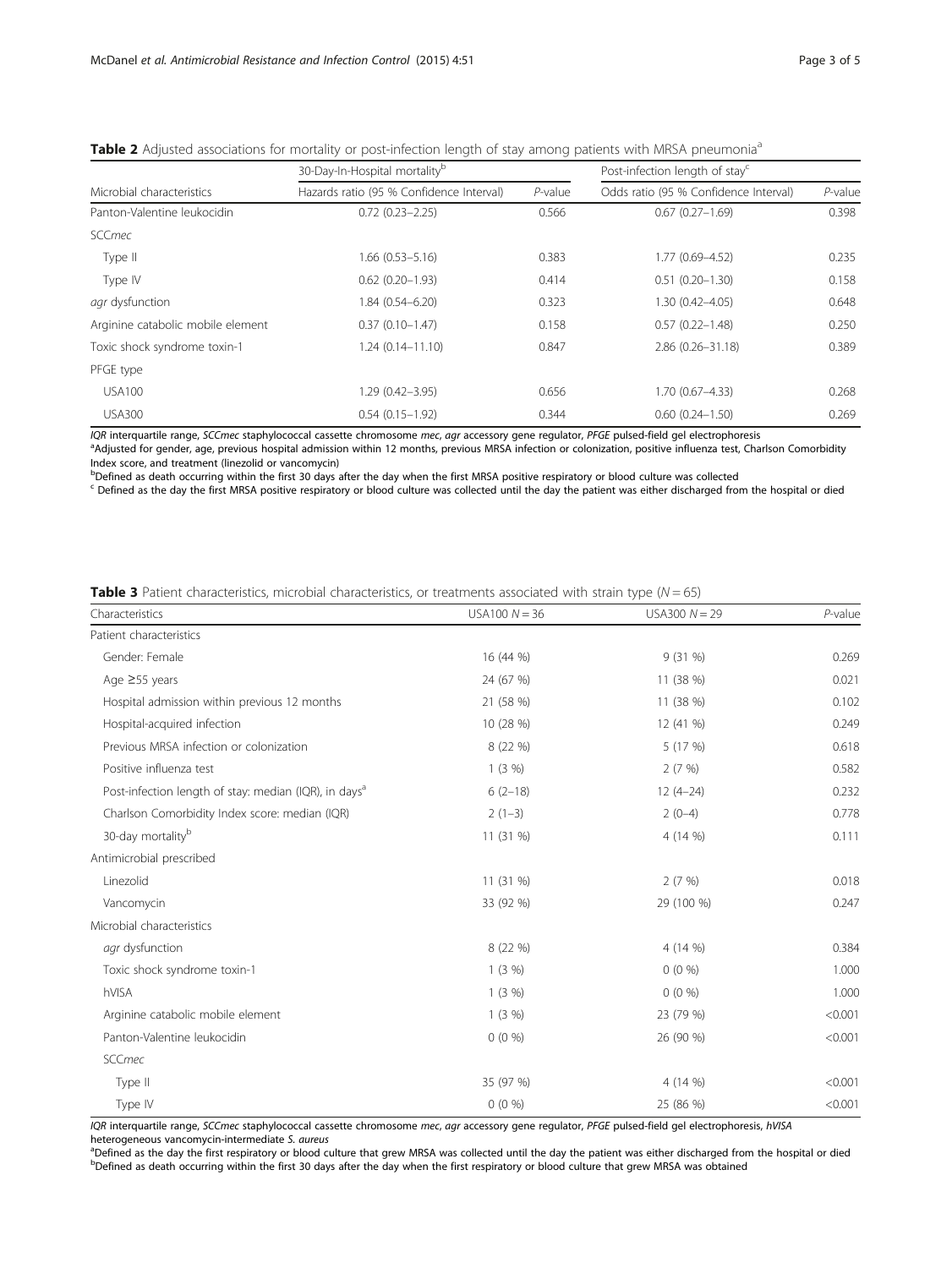first MRSA positive respiratory or blood culture. Hospital LOS was measured beginning on the day the first MRSA positive respiratory or blood culture was collected until either hospital discharge or death. Comorbidities were measured using the Charlson Comorbidity Index [\[14](#page-4-0)]. Age was dichotomized on the median. Information was collected on hospital admission within the previous 12 months, previous MRSA infection or colonization, and having a positive influenza test during hospital admission. Hospital-acquired infections were defined as the first MRSA positive respiratory or blood culture collected more than 2 days after hospital admission.

Bivariable analyses were conducted using either Student's t-test or the Wilcoxon Rank Sum test for continuous variables and either the chi-square test or Fisher's exact test for categorical variables. Cox proportional hazard regression and ordinal logistic regression were used to perform the multivariable analyses assessing the association between microbial factors and 30-day mortality or LOS. Patients who did not die were categorized based on their length of stay: 0–3 days, 4–10 days, 11–20 days, and ≥21 days. Deceased patients were placed in a separate category since they had the worst outcome and varying lengths of stay before death. Variables with P<0.25 in the bivariable analysis were entered into the model using a manual stepwise method, and remained in the multivariable model if they were statistically significant ( $P<0.05$ ). Data were analyzed using SAS software (SAS Institute, Cary, NC) version 9.3.

The cohort was comprised of 75 patients with MRSA pneumonia. The majority of patients were male (61 %) and the median age was 54. Twenty-four percent (18/75) of the patients died and the median post-infection LOS in the hospital was 9 days (interquartile range: 3–20). Most isolates were from respiratory cultures, including bronchial washes (9 %), tracheal aspirates (7 %), and sputum cultures (83 %).

Patients who survived were more likely than patients who died to be infected with MRSA isolates that were PVL-positive (42 % vs. 28 %;  $P = 0.277$ ) or ACME-positive (39 % vs. 17 %;  $P = 0.085$ ). Patients who died were more likely than those who survived to be infected with MRSA isolates with a dysfunctional *agr* (22 % vs. 16 %;  $P = 0.530$ ). However, none of these results reached statistical significance (Table [1](#page-1-0)). Most MRSA isolates were susceptible to all antimicrobials tested except levofloxacin (9 % susceptible). All isolates were susceptible to vancomycin [minimum inhibitory concentration (MIC) range: 0.5–1 μg/mL] and linezolid (MIC range: 0.5–2 μg/mL) [Additional file: Susceptibility to antimicrobial agents of MRSA isolates from patients with MRSA pneumonia ( $N = 75$ ) (see Additional file [1\)](#page-4-0)]. None of the microbial characteristics were statistically significantly associated with increased post-infection LOS or mortality in the multivariable analyses statistically adjusting for gender, age, previous hospital admission within 12 months, previous MRSA infection or colonization, positive influenza test, Charlson Comorbidity Index score, and treatment (linezolid or vancomycin) (Table [2](#page-2-0)).

Sixty-five patients (87 %) were infected with either a USA300 strain or a USA100 strain. Patients infected with a USA300 strain were less likely to receive linezolid (7 % vs. 31 %;  $P = 0.018$ ) and were more likely to be younger (<55 years) [38 % vs. 67 %;  $P = 0.021$ ] compared with patients infected with a USA100 strain (Table [3](#page-2-0)). Additionally, 14 % of the patients infected with a USA300 strain died compared with 31 % of the patients infected with a USA100 strain  $(P = 0.111)$ .

Numerous investigators have tried to determine whether specific microbial characteristics of MRSA infecting isolates are associated with poor outcomes [[1, 2](#page-4-0), [15, 16\]](#page-4-0). However, the results of those studies vary substantially. Even though this study was larger than most studies to examine microbial characteristics associated with MRSA pneumonia, this study did not identify any statistically significant associations between the microbial characteristics and outcomes. Even though the risk estimates suggested an association between a few of the microbial characteristics and death or increased postinfection LOS, the confidence intervals were wide, potentially due to the limited sample size and small number of patients who died. However, among patients infected with USA100 strains or USA300 strains, there was a trend toward increased mortality among those infected with USA100 strains.

Our study had limitations. First, patients might have been colonized in the throat or upper respiratory tract rather than having MRSA respiratory infections. To identify MRSA infected patients, this study only included patients who received vancomycin or linezolid (agents active against MRSA). Second, influenza-like illness ICD-9-CM codes were used to identify the study population because the patients initially were included in a study of influenzalike illness and MRSA pneumonia, thus this cohort may be subject to selection bias. However, this is not a large concern since cough was the most common influenza-like illness code identified. Finally, since this is a retrospective study, patients who had pneumonia but did not have a culture collected during their admission would not be included in the study. Large prospective studies are needed to assess whether microbial factors in combination with treatment factors or patient factors increase the risk of death and other adverse outcomes.